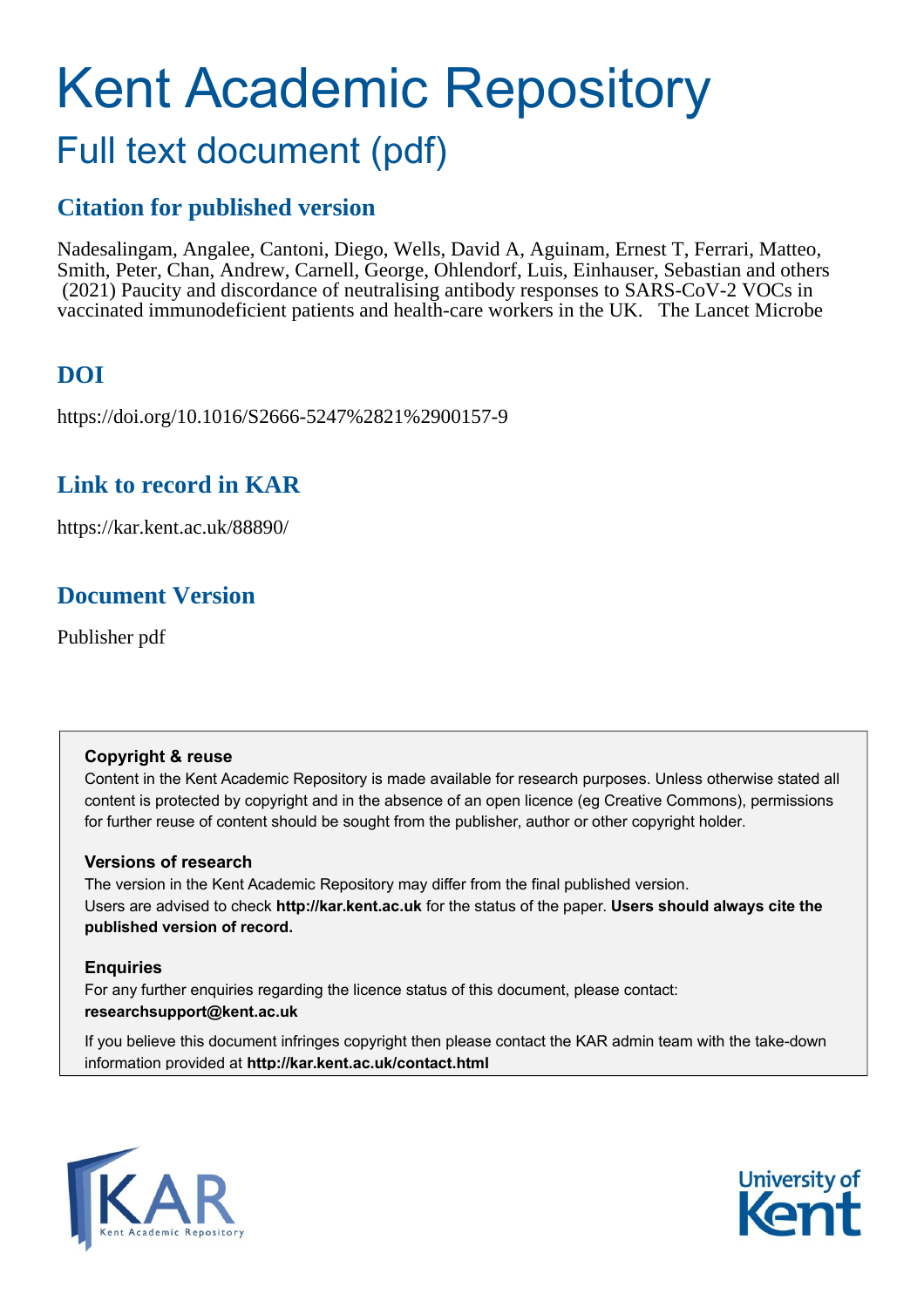### **Comment**

# **Paucity and discordance of neutralising antibody responses to SARS-CoV-2 VOCs in vaccinated immunodeficient patients and health-care workers in the UK**



#### As of June, 2021, the UK population is only partly vaccinated against COVID-19, with many people having received just one vaccination dose (either BNT162b2 [Pfizer–BioNTech]) or ChAdOx1 nCoV-19 [AZD1222; Oxford–AstraZeneca]). Tracking the spread of SARS-CoV-2 Variants of Concern (VOCs) remains important for understanding the levels of vaccineinduced immunity and for identifying the emergence of vaccine escape variants. The immune correlates of protection to SARS-CoV-2 and COVID-19 established in phase 3 clinical trials following two doses of vaccine was the titre of neutralising antibodies (NAbs) to SARS-CoV-2 in study groups, before the VOCs emerged.<sup>1</sup> Vaccination programmes are leading to promising reductions in disease severity and mortality in vaccinated populations. However, the combined situation of ongoing transmission within communities, including in some vaccine recipients, alongside newly arising VOCs, continues to pose a serious threat to public health and the efficacy of these vaccines. As of Jan 11, 2021, in the UK, the interval between the first and second dose of vaccination was extended to 12 weeks. This extension achieved the aim of maximising population coverage by immunising the greatest possible number of individuals to prevent disease and hospital admissions. Encouragingly, a growing number of studies have reported a marked reduction in the number of individuals with moderate-to-severe clinical symptoms and a substantial decline in the number of hospitalised patients with COVID-19 in the UK, underscoring the success of this strategy.<sup>2,3</sup>

Many countries, both in the early and advanced stages of their vaccination campaigns, are facing new cases of infection with VOCs that have acquired mutations facilitating increased transmission and evasion of preexisting immunity. These VOCs might cause increased morbidity and mortality.<sup>4-6</sup> The B.1.1.7 (also known as Alpha) VOC has been reported in more than 114 countries, the B.1.351 (also known as Beta) VOC in more than 68 countries, and the P.1 (also known as Gamma) VOC in more than 37 countries, and new cases continue to be reported worldwide. Additional VOCs, such as B.1.617.2, are likely to continue to emerge and threaten our ongoing COVID-19 vaccination programmes.

Early reports in 2021**,** suggest that both single-dose and two-dose vaccination regimens are showing gaps in protection.<sup>7,8</sup> In South Africa, a two-dose regimen of the ChAdOx1 nCoV-19 vaccine did not show protection against mild-to-moderate COVID-19 after infection with the B.1.351 variant.<sup>9</sup> Additionally, a report of individuals immunised with BNT162b2 in Qatar found that vaccine effectiveness was 14·9% lower against the B.1.351 VOC than the B.1.1.7 VOC, and indicated a notable number of breakthrough infections.<sup>10</sup> Similar concerns were also noted in a case-cohort study in Israel, which found disproportionately high infection rates with B.1.351 in fully vaccinated compared with unvaccinated individuals.<sup>11</sup> These findings suggest that, despite aggressive immunisation programmes, the presence of circulating VOCs represent a serious concern for the emergence of vaccine escape variants that are either more transmissable or virulent, or both, than the vaccine strain or are able to escape vaccine-induced neutralising antibodies.

Understanding the threshold levels of protective immunity against VOCs in specific risk groups and in the general population during ongoing transmission is important for informing and refocusing immunisation strategies. Providing data on the immune correlates of protection in clinically vulnerable groups is needed to inform the development of effective next-generation, variant-resistant vaccines. The UK has more than 3·5 million people on the Shielded Patient List, which comprises those who are clinically extremely vulnerable and often prone to persistent infections, including patients with cancer and transplant recipients. Shielding patients have a greater risk of morbidity and mortality than the general population, and those with the inability to clear infections, such as immunodeficient patients, might themselves amplify new viral variants.<sup>12</sup>

We did a single-centre, cross-sectional study of immunodeficient outpatients and health-care workers employed at the same tertiary critical care National Health Service (NHS) Trust to understand the spectrum

#### *Lancet Microbe* **2021** Published **Online**

June 28, 2021 https://doi.org/10.1016/ S2666-5247(21)00157-9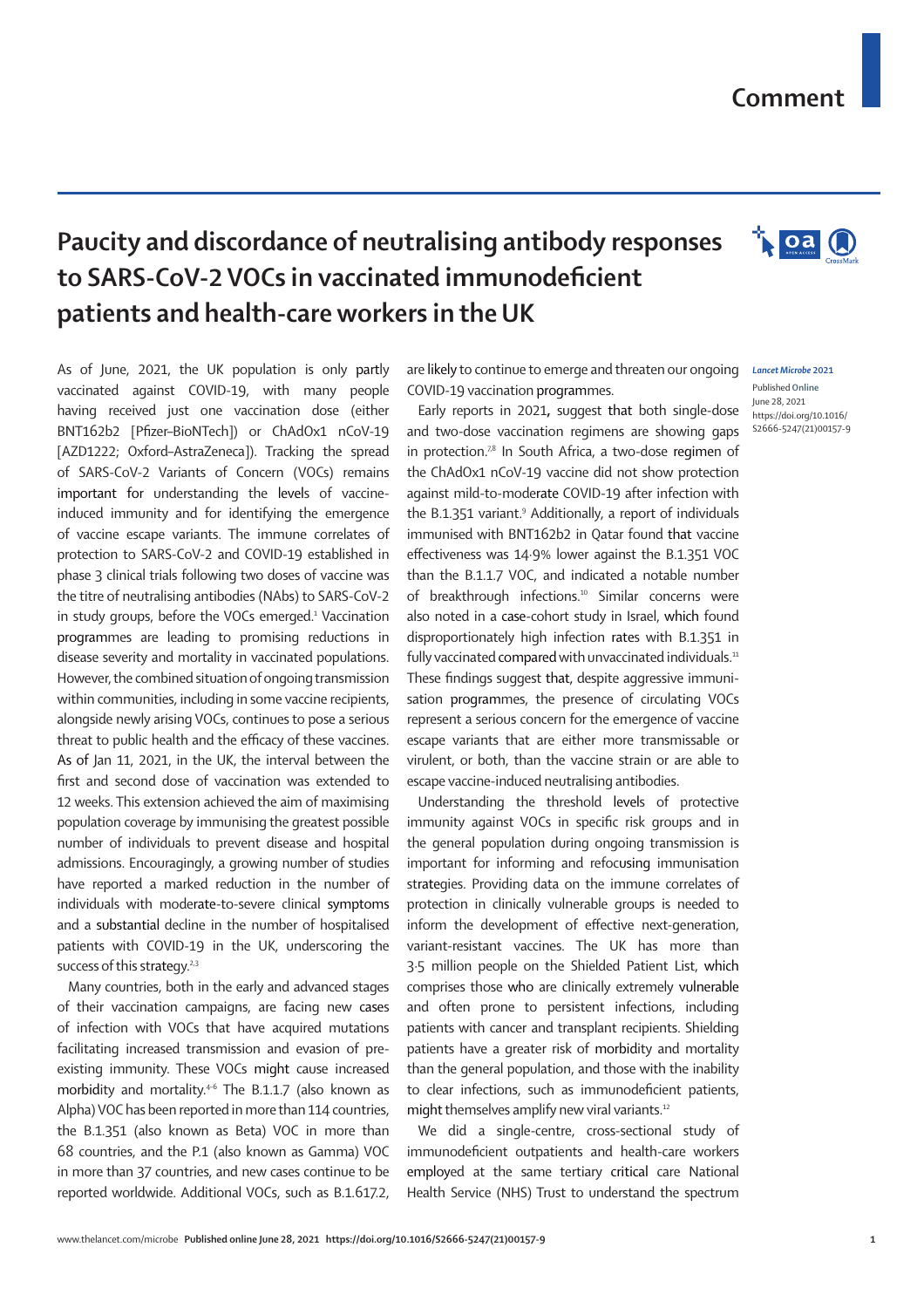of immunity to the B.1 vaccine strain compared with three major VOCs after vaccination with one dose of either BNT162b2 or ChAdOx1 nCoV-19. To establish the current level of immunity to VOCs in a healthy population, we compared NAbs induced by either BNT162b2 or ChAdOx1 nCoV-19 in 142 vaccinated health-care workers. In addition, we screened 107 outpatients with a range of immunodeficiencies for the presence of SARS-CoV-2 binding antibodies. This group included patients with both primary and secondary immunodeficiencies, such as common variable immunodeficiency syndrome and specific polysaccharide antibody deficiency syndrome. We assessed the ability of serum antibodies from vaccinated health-care workers and immunodeficient outpatients to neutralise the B.1 vaccine strain, as well as the three VOCs, B.1.1.7, B.1.351, and P.1. We used a validated SARS-CoV-2 pseudovirus neutralisation assay standardised against WHO reference standards (the National Institute for Biological Standards and Control) to calculate NAb titres.<sup>13</sup>

Our results revealed either undetectable antibodies or low NAb titres in immunodeficient outpatients, with only four (5%) of 80 showing detectable neutralisation of B.1.1.7 and two (3%) showing detectable neutralisation of B.1.351 (appendix). Although several vaccinated health-care workers without previous SARS-CoV-2 exposure showed a range of NAb titres, these titres were markedly lower than in health-care workers with previous SARS-CoV-2 exposure (appendix). Of the health-care workers without previous SARS-CoV-2 exposure, 41 (45%) of 94 had detectable NAbs to B.1, 35 (37%) of 96 to B.1.1.7, nine (9%) of 94 to B.1.351, and nine (10%) of 96 to P.1. By contrast, with the exception of four individuals with no detectable neutralising antibodies, vaccinated health-care workers with previous SARS-CoV-2 exposure had marked NAb responses against B.1, with an IQR of 1200–3700 international units per mL, or 1900–5900 concentration needed to achieve 50% inhibition (IC50). Notably, health-care workers with previous SARS-CoV-2 exposure showed a significant increase in NAb titres to all four strains, including the three VOCs, post-vaccination compared with pre-vaccination (all p<0·0001; appendix). This observation underscores the importance of vaccination, even in populations previously exposed to SARS-CoV-2. Additionally, this result supports that a second dose of vaccination, in individuals without previous exposure to SARS-CoV-2, could similarly boost immunity to greater protective levels, such as after both natural infection and vaccination.

Furthermore, NAb titres to B.1 were highest in vaccinated health-care workers with a history of previous SARS-CoV-2 infection, with no significant difference between the responses induced by BNT162b2 or ChAdOx1 nCoV-19 vaccines (p=0·82; appendix). Notably, neutralisation of VOCs harbouring the E484K mutation (B.1.351 and P.1) was consistently lower than the B.1 vaccine strain in health-care workers with no evidence of previous SARS-CoV-2 infection (p<0·0001 for both strains; appendix). The key finding was the large spectrum of NAb titres, and the overall low titres of NAbs, especially to B.1.351 and P.1, in health-care workers vaccinated with a single-dose, and particularly in those without previous SARS-CoV-2 exposure. Furthermore, with the exception of one immunodeficient patient with a history of SARS-CoV-2 infection, average NAb titres were five-fold lower in immunodeficient outpatients than in health-care workers (appendix), and far lower than the NAb titres associated with protection against viruses circulating early in the pandemic in phase 3 clinical trials.

These data not only underscore the risk of clinically vulnerable patients to infection with SARS-CoV-2, but also the risk of onward transmission of VOCs by individual health-care workers with no or low NAbs. Our results emphasise the importance of extended surveillance of the NAb threshold titres associated with protection from infection with circulating VOCs or severe disease caused by VOCs. Larger population studies will be needed to determine the protective NAb threshold titres across representative cohorts of the UK population. These analyses will help to identify risk groups for follow-up immunisations with current vaccines or variant-specific successors. Virus NAb threshold studies will inform targeted vaccination in communities with outbreaks, and the strategic or targeted use of variant-specific vaccines in populations with the highest risk. We suggest that these studies also include health-care workers with low NAb titres and clinically vulnerable immunodeficient outpatients. Understanding the existing levels of immunity to the VOCs in the overall population will inform containment strategies in communities at risk of local VOC outbreaks. Additionally, understanding the levels of immunity in both the immunocompromised and general populations will facilitate the development of public health strategies to contain and prevent novel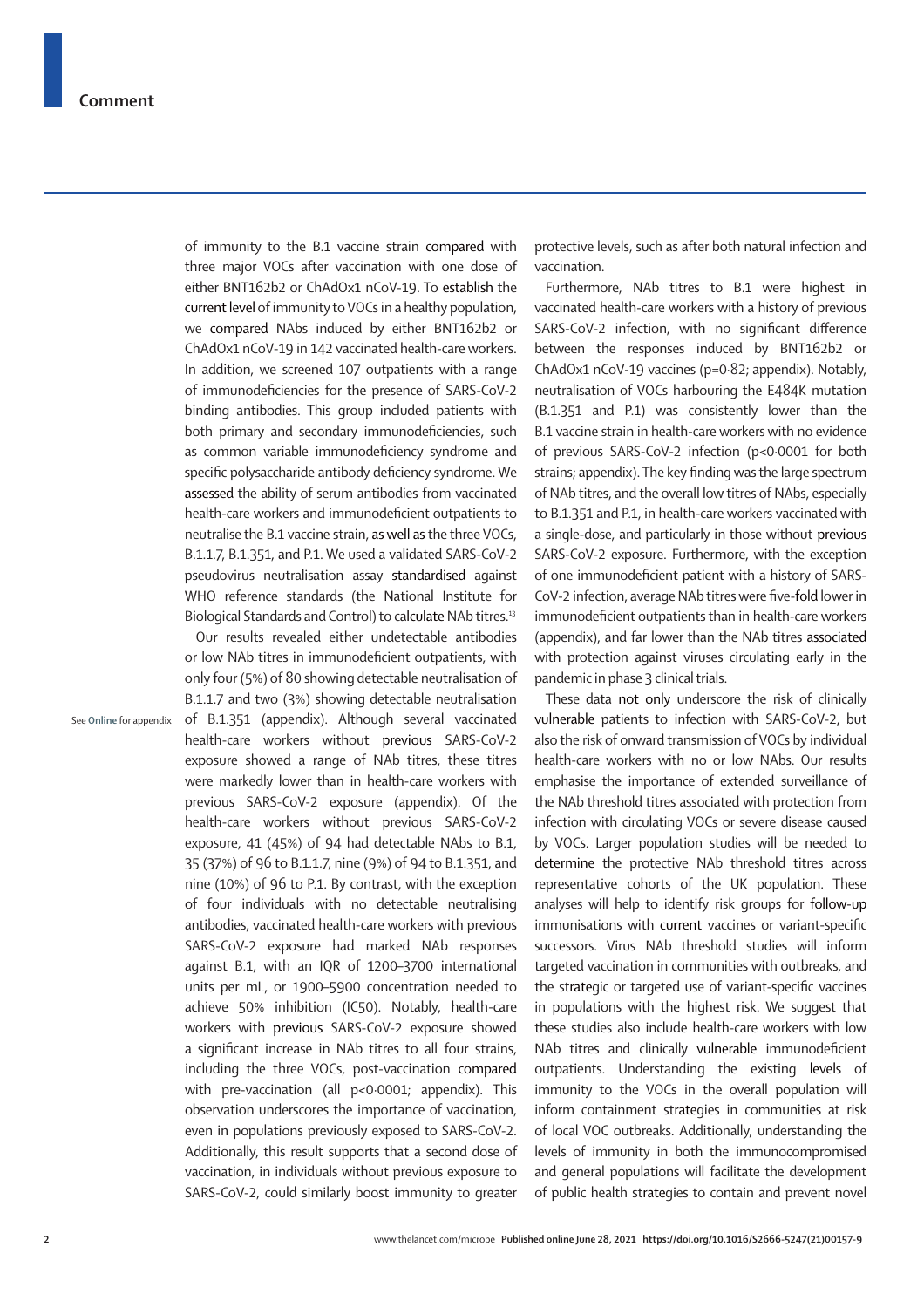#### variants of interest or the emergence of vaccine-resistant variants that could threaten COVID-19 immunisation programmes.

All authors declare no competing interests. We acknowledge support from the NIHR/UKRI grant, COV0170 Humoral Immune Correlates of COVID-19 (HICC; based at the Laboratory of Viral Zoonotics, University of Cambridge), the Royal Papworth Hospital NHS Trust (RPH; supporting HB), and the EU FETopen Grant Virofight (supporting RW and SE). AN is supported by Project OVEL (BBSRC, UKRI). We thank the RPH Trust and clinical studies team, health-care workers, and outpatients who participated in this study. We also thank members of the HICC consortium. AN and DC contributed equally to this work. HB and JLH contributed equally to this work.

Copyright © 2020 The Author(s). Published by Elsevier Ltd. This is an Open Access article under the CC BY-NC-ND 4.0 license.

*Angalee Nadesalingam, Diego Cantoni, David A Wells, Ernest T Aguinam, Matteo Ferrari, Peter Smith, Andrew Chan, George Carnell, Luis Ohlendorf, Sebastian Einhauser, Charlotte George, Ralf Wagner, Nigel Temperton, Javier Castillo-Olivares, Helen Baxendale, \*Jonathan L Heeney, on behalf of the HICC consortium* **jlh66@cam.ac.uk**

Laboratory of Viral Zoonotics, University of Cambridge, Cambridge CB3 OES, UK (AN, DAW, ETA, MF, PS, AC, GC, LO, CG, JC-O, JLH); Viral Pseudotype Unit, Medway School of Pharmacy, University of Kent, Medway, UK (DC, NT); Institute of Clinical Microbiology and Hygiene (RW) and Institute of Medical Microbiology and Hygiene, University of Regensburg, Regensburg, Germany (SE, RW); Clinical Immunology Department, Royal Papworth NHS Foundation Trust, Cambridge, UK (HB).

- 1 Addetia A, Crawford KHD, Dingens A, et al. Neutralizing antibodies correlate with protection from SARS-CoV-2 in humans during a fishery vessel outbreak with a high attack rate. *J Clin Microbiol* 2020; **58:** e02107–20.
- lacobucci G. Covid-19: infections fell by 65% after first dose of AstraZeneca or Pfizer vaccine, data show. *BMJ* 2021; **373:** n1068.
- 3 Hall VJ, Foulkes S, Saei A, et al. COVID-19 vaccine coverage in health-care workers in England and effectiveness of BNT162b2 mRNA vaccine against infection (SIREN): a prospective, multicentre, cohort study. *Lancet*. 2021; **397:** 1725–35.
- 4 Challen R, Brooks-Pollock E, Read JM, Dyson L, Tsaneva-Atanasova K, Danon L. Risk of mortality in patients infected with SARS-CoV-2 variant of concern 202012/1: matched cohort study. *BMJ* 2021; **372:** n579.
- 5 Freitas ARR, Beckedorff OA, Cavalcanti LP de G, et al. The emergence of novel SARS-CoV-2 variant P.1 in Amazonas (Brazil) was temporally associated with a change in the age and gender profile of COVID-19 mortality. *SSRN* 2021; published online April 14. https://papers.ssrn.com/sol3/papers. cfm?abstract\_id=3804788 (preprint).
- 6 Davies NG, Jarvis CI, Edmunds WJ, Jewell NP, Diaz-Ordaz K, Keogh RH. Increased mortality in community-tested cases of SARS-CoV-2 lineage B.1.1.7. *Nature* 2021; **593:** 270–74.
- 7 Dejnirattisai W, Zhou D, Supasa P, et al. Antibody evasion by the P.1 strain of SARS-CoV-2. *Cell* 2021; **184:** 2939–54.e9.
- 8 Zhou D, Dejnirattisai W, Supasa P, et al. Evidence of escape of SARS-CoV-2 variant B.1.351 from natural and vaccine-induced sera. *Cell* 2021; **184:** 2348–61.e6.
- 9 Madhi SA, Baillie V, Cutland CL, et al. Efficacy of the ChAdOx1 nCoV-19 Covid-19 vaccine against the B.1.351 variant. *N Engl J Med* 2021; **384:** 1885–98.
- 10 Abu-Raddad LJ, Chemaitelly H, Butt AA. Effectiveness of the BNT162b2 Covid-19 vaccine against the B.1.1.7 and B.1.351 variants. *N Engl J Med* 2021; published online May 5. https://doi.org/10.1056/NEJMc2104974.
- Kustin T, Harel N, Finkel U, et al. Evidence for increased breakthrough rates of SARS-CoV-2 variants of concern in BNT162b2 mRNA vaccinated individuals. *medRxiv* 2021; published online April 16. https://doi.org/10.1101/2021.04.06.21254882 (preprint).
- 12 Kemp SA, Collier DA, Datir RP, et al. SARS-CoV-2 evolution during treatment of chronic infection. *Nature* 2021; **592:** 277–82.
- Di Genova C, Sampson A, Scott S, et al. Production, titration, neutralisation and storage of SARS-CoV-2 lentiviral pseudotypes. *Figshare* 2020; published online Dec 30. https://doi.org/10.6084/m9.figshare.13502580.v2 (preprint).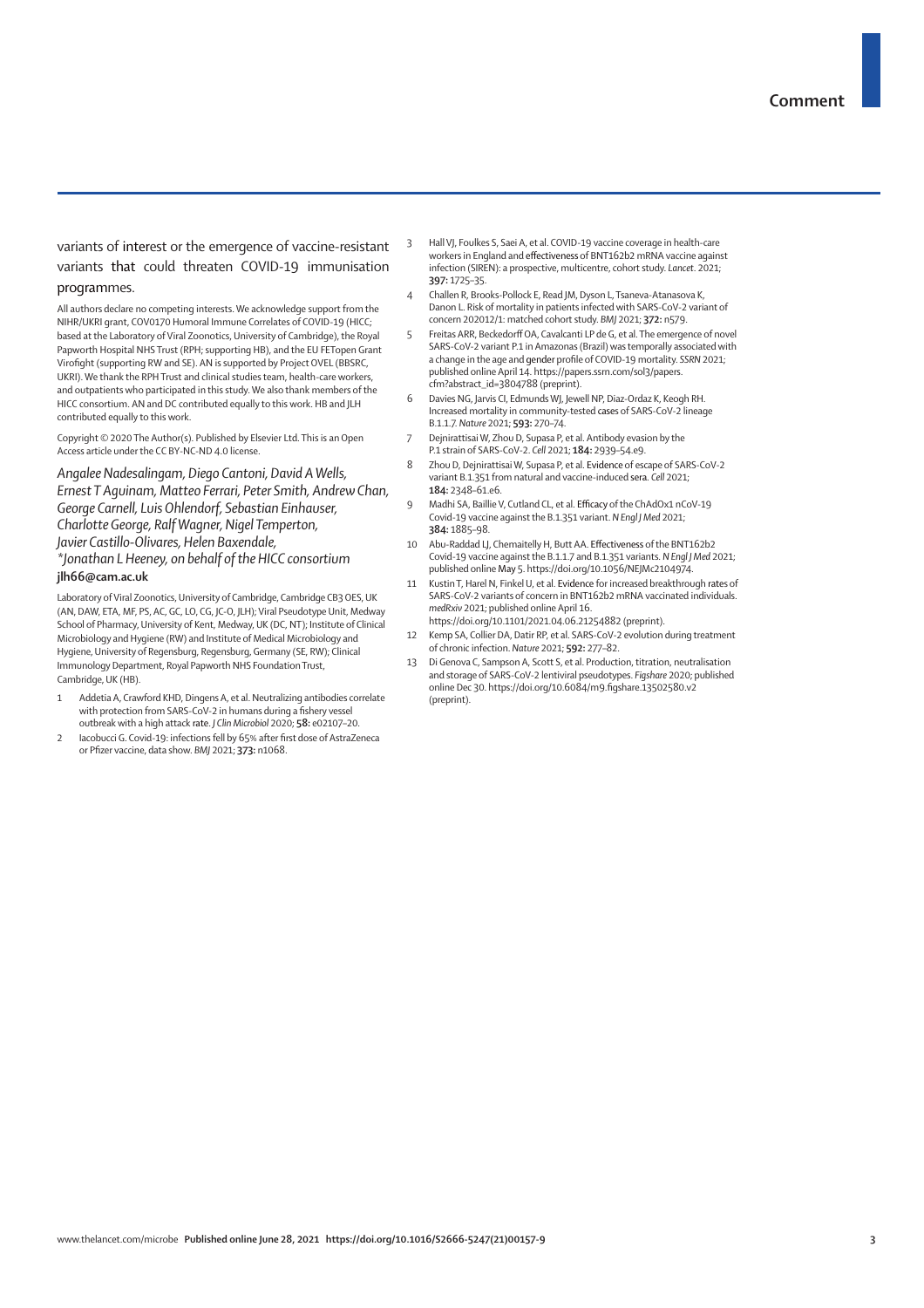# THE LANCET Microbe

# **Supplementary appendix**

This appendix formed part of the original submission and has been peer reviewed. We post it as supplied by the authors.

Supplement to: Nadesalingam A, Cantoni D, Wells DA, et al. Paucity and discordance of neutralising antibody responses to SARS-CoV-2 VOCs in vaccinated immunodeficient patients and health-care workers in the UK. *Lancet Microbe* 2021; published online June 28. https://doi.org/10.1016/S2666-5247(21)00157-9.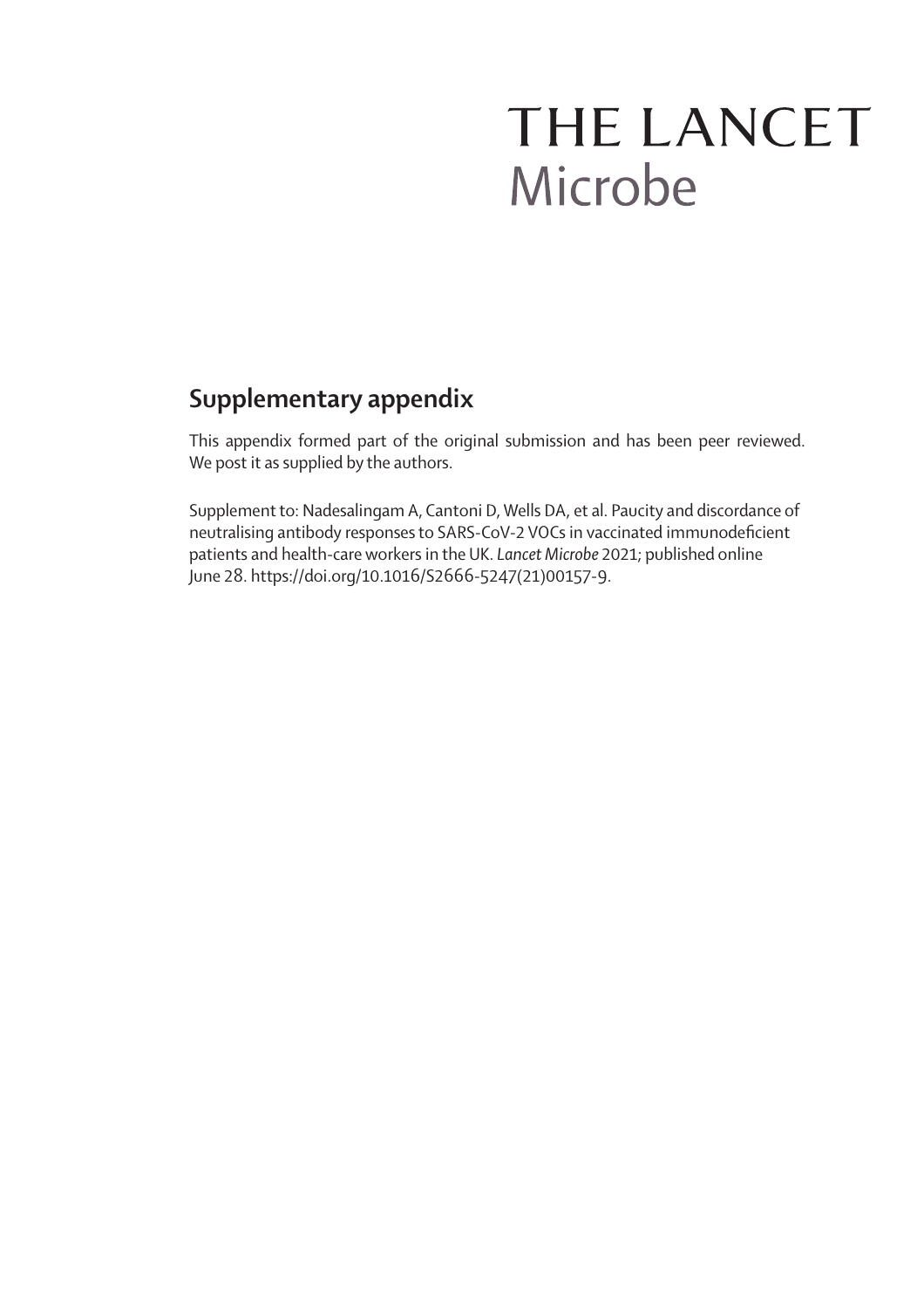

Appendix Figure. Healthcare workers (HCW) and immunodeficient outpatients immunised with a single-dose of either BNT162b2 (open circle) or AZD1222 (closed circle) demonstrate varied neutralising responses, individuals without prior exposure show lowered responses (A). All tested groups demonstrate reduced neutralisation against B.1.351 and P.1 relative to the B.1 strain after one dose. A red dashed line indicating the highest IC50 value in the plots has been included as a reference to visually compare these low responses with the high responses in panel A and panel B.

Immunodeficient outpatients with both primary and secondary immune deficiencies (n=91) show limited neutralisation (11/91) against the B.1 strain,